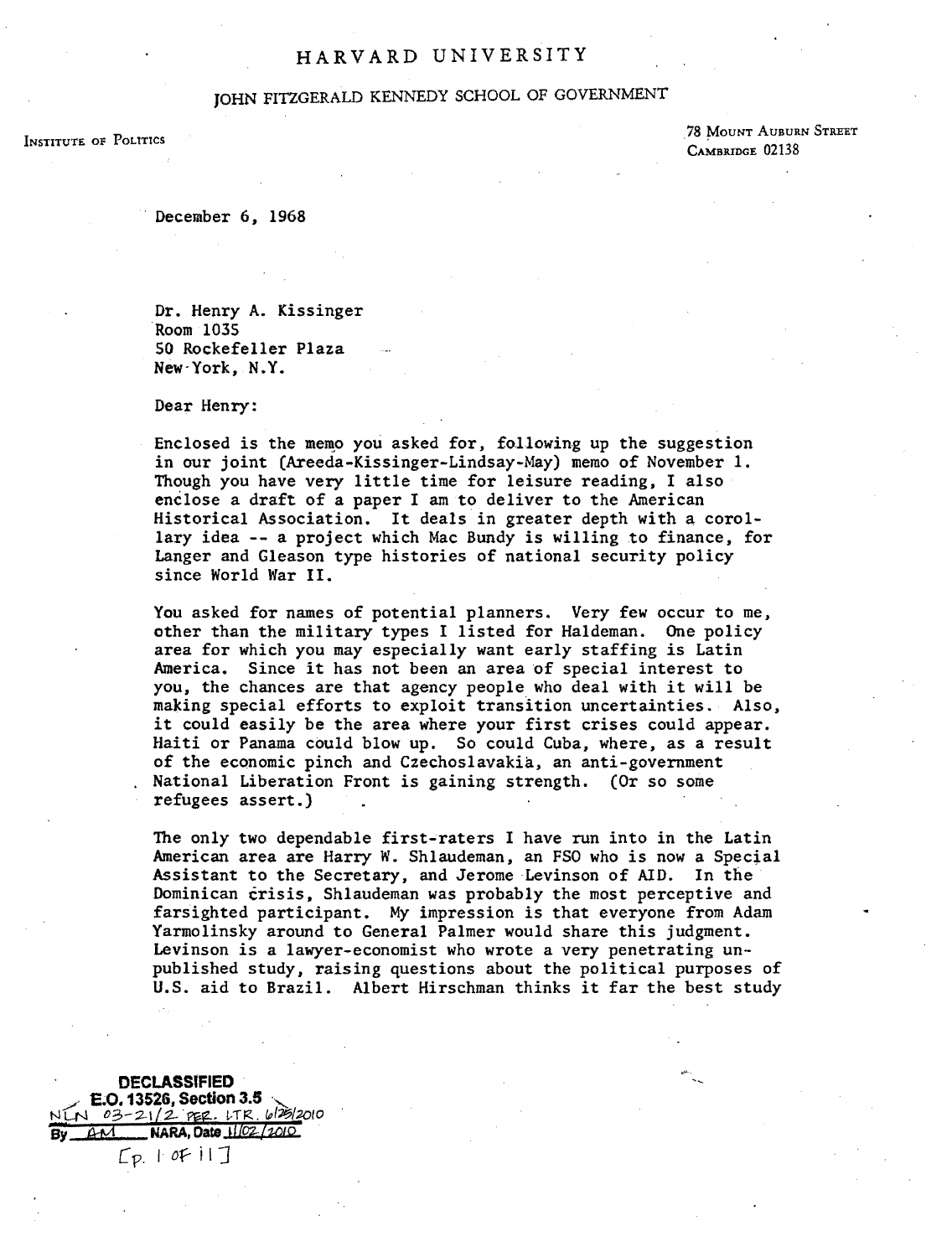December 6, 1968

-2-

### Dr. Henry A. Kissinger

of its kind. Levinson is now on leave at the Center for Inter-American Relations in New York, broadening it to deal with all aid programs in Latin America.

One possible Latin-American staffer apt to be suggested to you is Peter Krogh, who was a White House Fellow and is now an Associate Dean of the Fletcher School. Ed Gullion thinks very highly of him, and Ed knows him.well. I do not, but, for what. is is worth, offer the opinion that he is not as bright as Ed thinks. Similarly, though I have some admiration for both men, I am doubtful that either John Plank of Brookings or Kalman Silvert of the Ford Foundation would be long-headed enough for your purposes.

Warmly,

Ernest R. May

/sd Enclosures

 $\frac{1}{2} \left( \frac{1}{2} \right) \left( \frac{1}{2} \right)$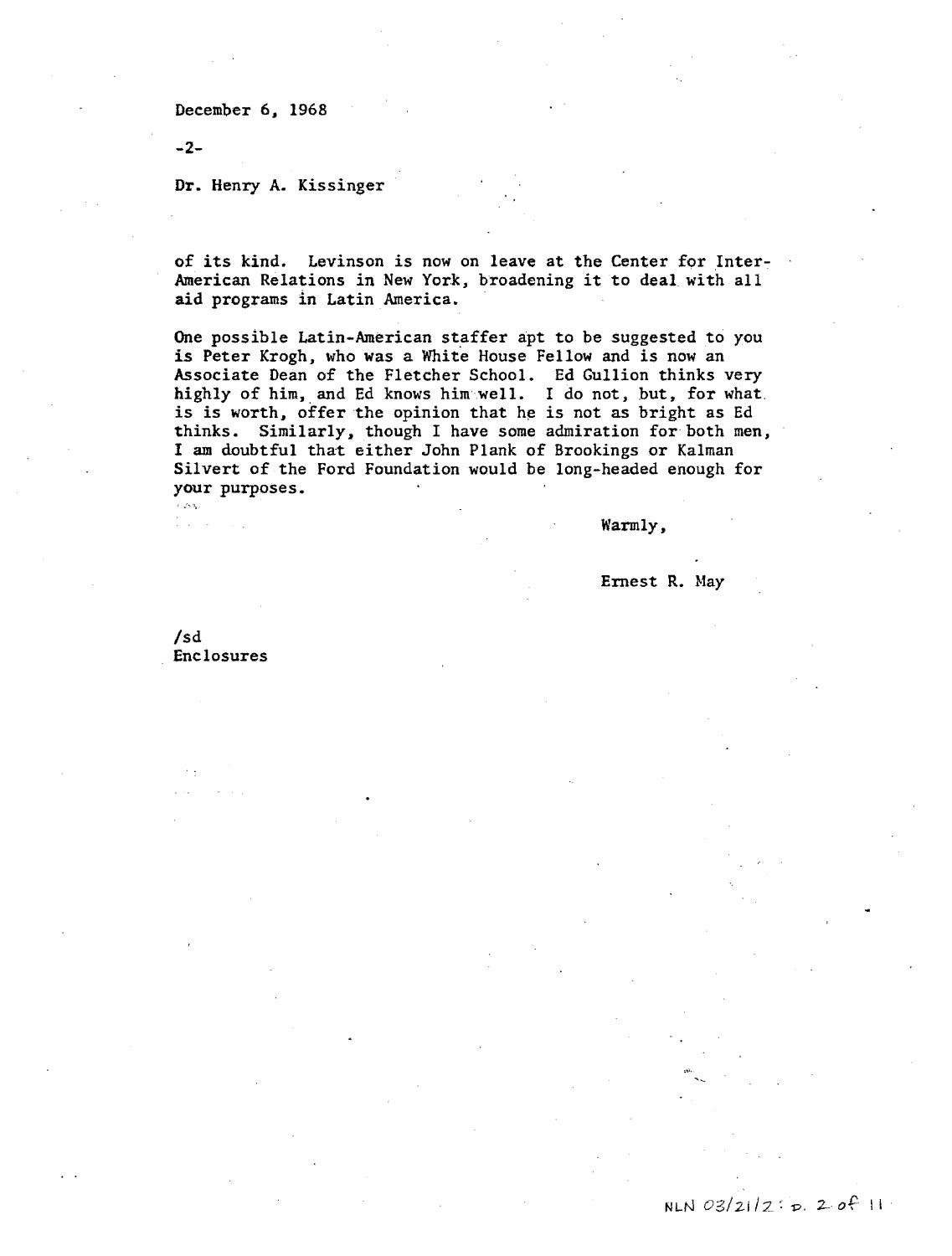#### MEMORANDUM FOR MR. KISSINGER

## Research Support for the President's National Security Staff

1. The Problem. The President's national security advisers deal with a panoramic range of problems. At one moment their concern may be speculative pressure on the franc; at another, a coup in a Middle Eastern capital; at still another, the merits of a nuclear-powered carrier. In each case, they must acquire detailed understanding of the issues, explain them to the President, appraise for him conflicting arguments, and analyze for him the possible consequences of alternative courses of action.

In performing these difficult tasks, the President's assistants are largely dependent on their own reserves of information and expert knowledge. Unlike agency spokesmen whose cases they hear, they have no large bureaucratic organizations spinning out background papers and analytical studies. Their own small NSC staff has relatively little institutional memory. Bromley Smith, to be sure, has been on station for fifteen years, but few of the staff specialists go back even to Bundy's time. (And this is as it should be, for the NSC staff should constantly take men from agencies and send them back.) Also, the specialists serving the new administration will have relatively little reference material to draw upon, for crucial White House files will all be in Austin or Waltham or Abilene.

There exists obvious need for the staff serving the President's assistants to have some better access to background information and to

 $NLM$  03/21/2: $R3$ of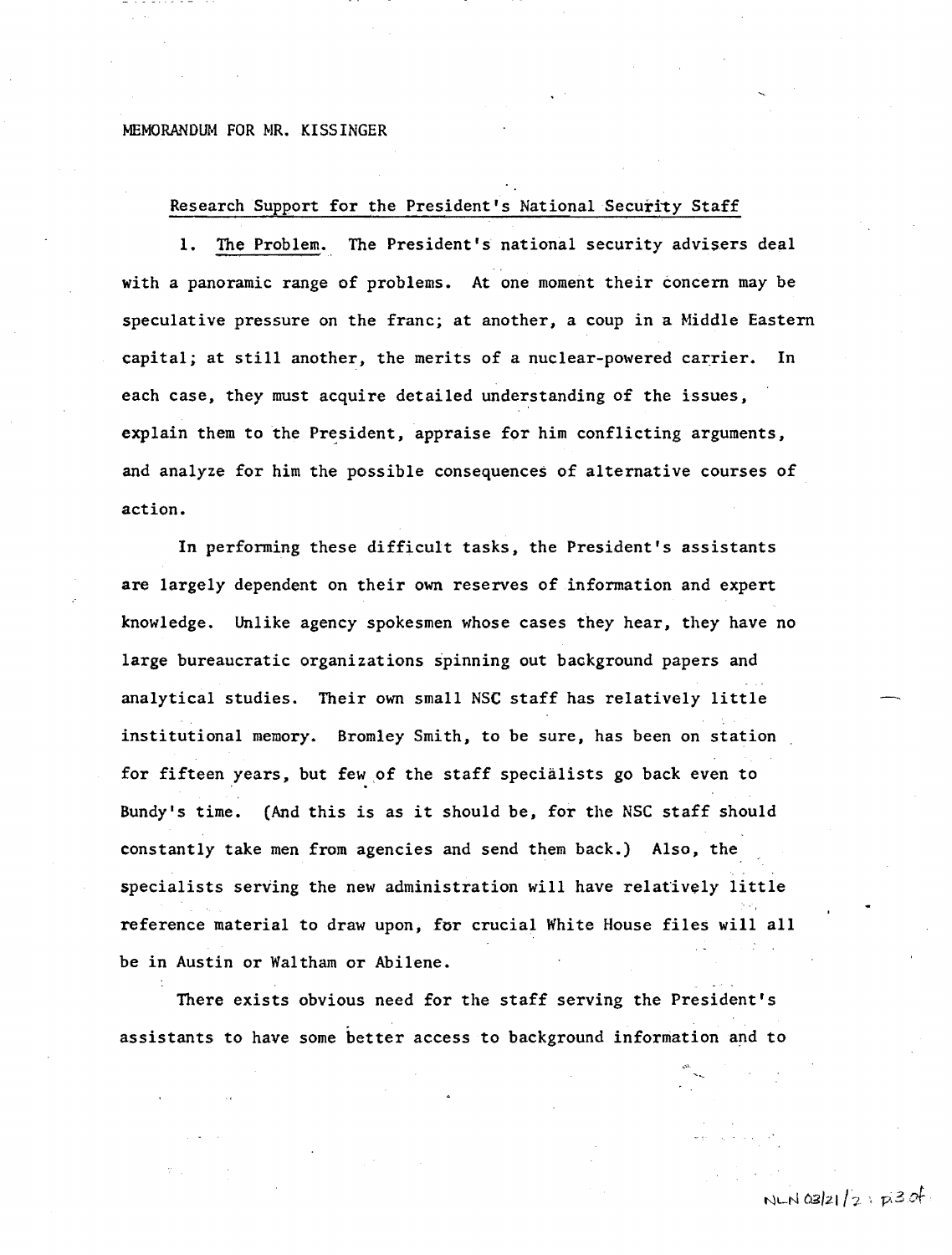past analytic studies of the problems on which they must prepare briefings. Any arrangements to meet this need would have to take account, however, of several important constraints:

(a) First, the President's assistants cannot load much more on the existing NSC staff. It has deliberately been kept small and select. Its duties of monitoring Situation Room traffic, ensuring that relevant agency views are clearly presented, and checking on execution of presidential decisions occupy it to the full and neither can nor should be curtailed.

(b) Second, any effort to root out background material could easily lead to creation of a large new staff. One has only to note the numbers employed for such purposes by State's Bureau of Intelligence and Research (INR) -- still the largest unit in the Department, despite Hilsman's having reduced it by half -- to perceive the danger of mushroom growth.

(c) Third, the President's assistants clearly ought not to enlarge significantly the staff working directly for them. The more manpower they use, the more complicated the NSC structure will become, and the more time the President's assistants will spend managing bureaucracies of their own instead of attending to the President's business.

(d) Fourth, even if the President's assistants could increase staff without adding to their own management responsibilities, they might have trouble obtaining the requisite money and even more trouble finding suitable space in already overcrowded White House and Executive Office facilities.

 $-2-$ 

 $\lambda$  $\left| \right\rangle$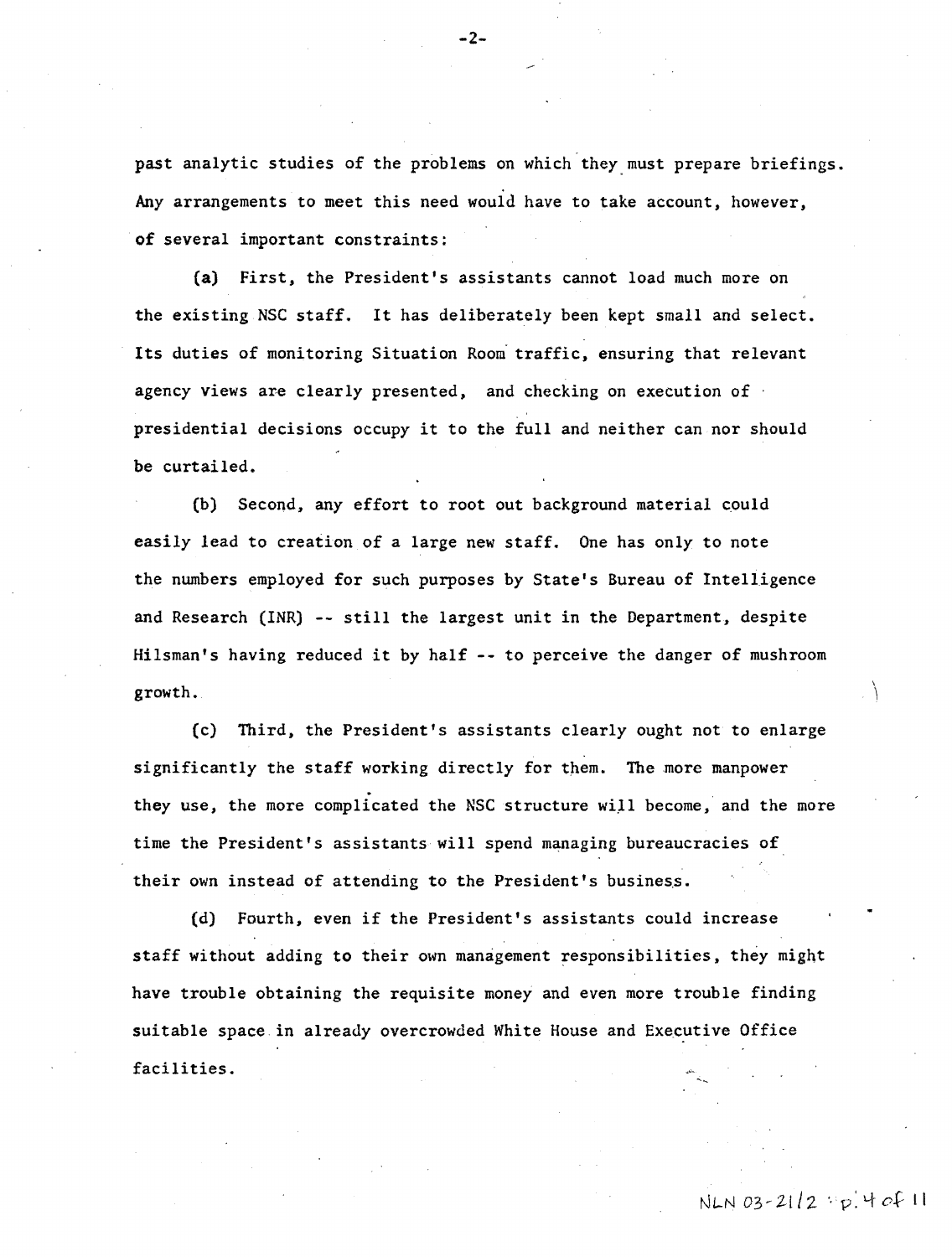Any solution therefore should be one involving a minimal addition to burdens on the present NSC staff, increase in that staff, increase in the managerial responsibilities of presidential assistants. and strain on the White House-Executive Office budget and physical plant.

2. Suggestiohs for Remedy;

Ca) A Budget Bureau Research-Analysis Unit. One reason for fearing that a research unit under the NSC would become unwieldy is the volume of material from which background information must be culled. The State Department Secretariat estimates that State generates internally about twenty thousand staff studies a year, or almost eighty per working day. The Pentagon and the CIA between them probably turn out three or four times as many. Outside contractors also make contributions. The current finding list of RAND Corporation studies runs now to four closely printed volumes. And one cannot leave out of account newspaper stories, articles, and books appearing in public print.

Complicating use of the mass of material is the fact that items relevant to any particular subject may be extremely hard to locate. Some but not all studies produced by or for State, together with a few foreign area studies done for other agencies, have been abstracted and the abstracts coded for computer retrieval. The Secretariat has cruder indexes. The CIA has a reasonably effective computer-finding system, though one that is apt to produce an excessive quantity of unselected references if. questions are posed at any level of generality (e.g., if one asks for information on Soviet missile defense programs instead of asking for current estimates concerning the Talinn system). The Office of the Secretary

N L.N *0'3>-* 2l/ "2-., p. *D+* I i

-3-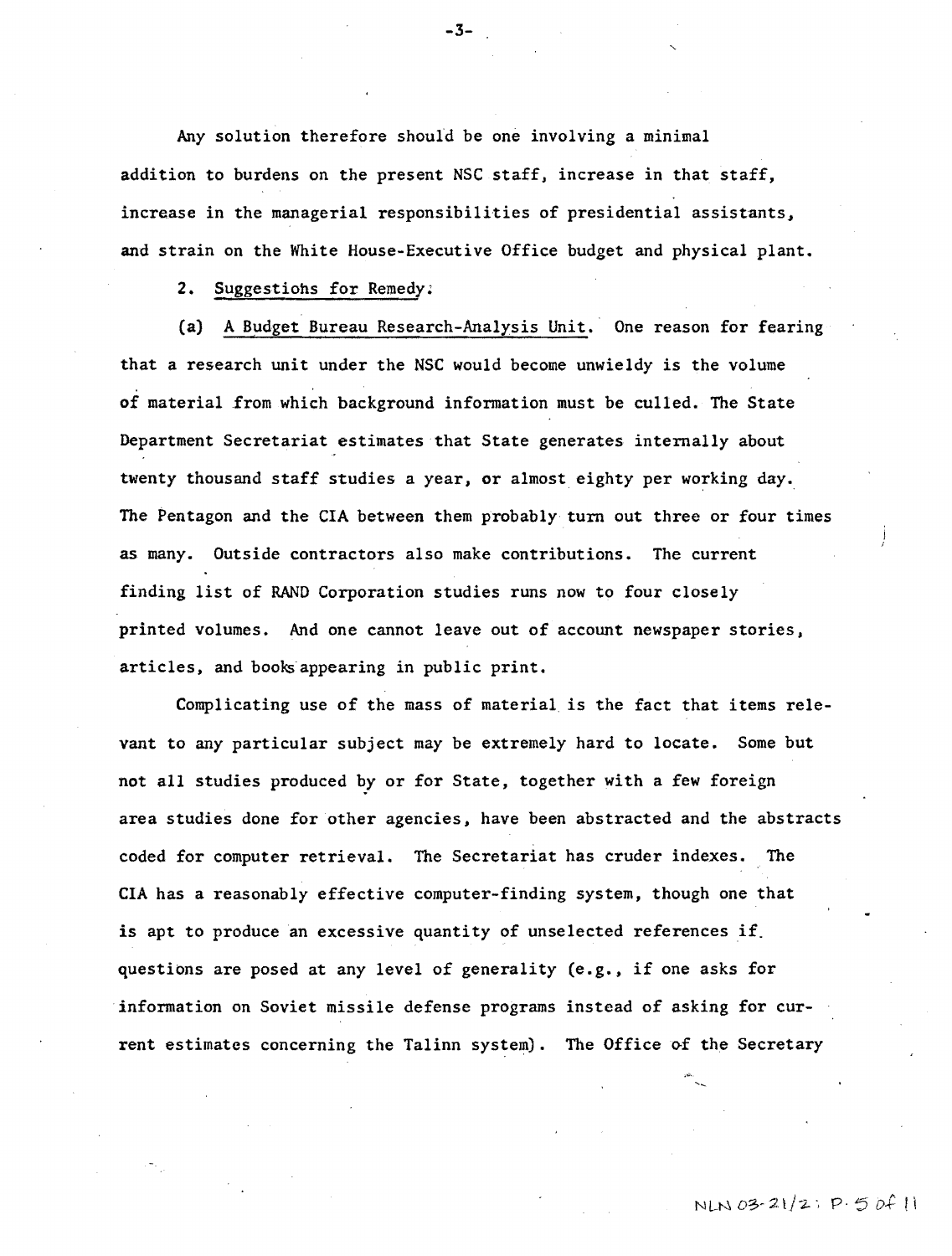of Defense, the Joint Chiefs, and the services have no means of identifying past staff studies other than through numerical filing systems which are not uniform and which have been subject to the. vagaries of frequently changing secretaries and filing clerks.

The volume of material and the difficulty of picking through it combine as factors making any research effort for the White House staff seem likely to end up as a large-scale undertaking. However, an interest in making the research material more useable is, or ought to be. shared by the Budget Bureau. Some.\$35 million a year is spent on contract foreign area research alone. The costs of contract research on national security issues more broadly conceived probably runs to at least five times as much. And this is only the tip of the iceberg, for vast amounts of time and money are devoted to comparable work within the government. It would make great sense if a unit of the Budget Bureau were to extract from all relevant agencies abstracts of research  $\mathcal{C}$  : and staff studies, so presented that the Bureau could detect duplication. and overlap and make comparisons of relative costs.

Such an undertaking would be difficult and expensive. Most of the pain and cost would. however, fall to the individual agencies. The  $,5^{\circ}$  . Bureau would have only to prescribe the information it desired and the computer code to be used. The principal charges on it would arise. in formulating the program and then supervising and auditing agency responses. In the end, in all probability. the Bureau would be able to enforce savings well in excess of the initial outlay.

The result would also be a computerized central register of research reports and staff studies, useable by the various agencies'and by men working in the President's behalf.

-4-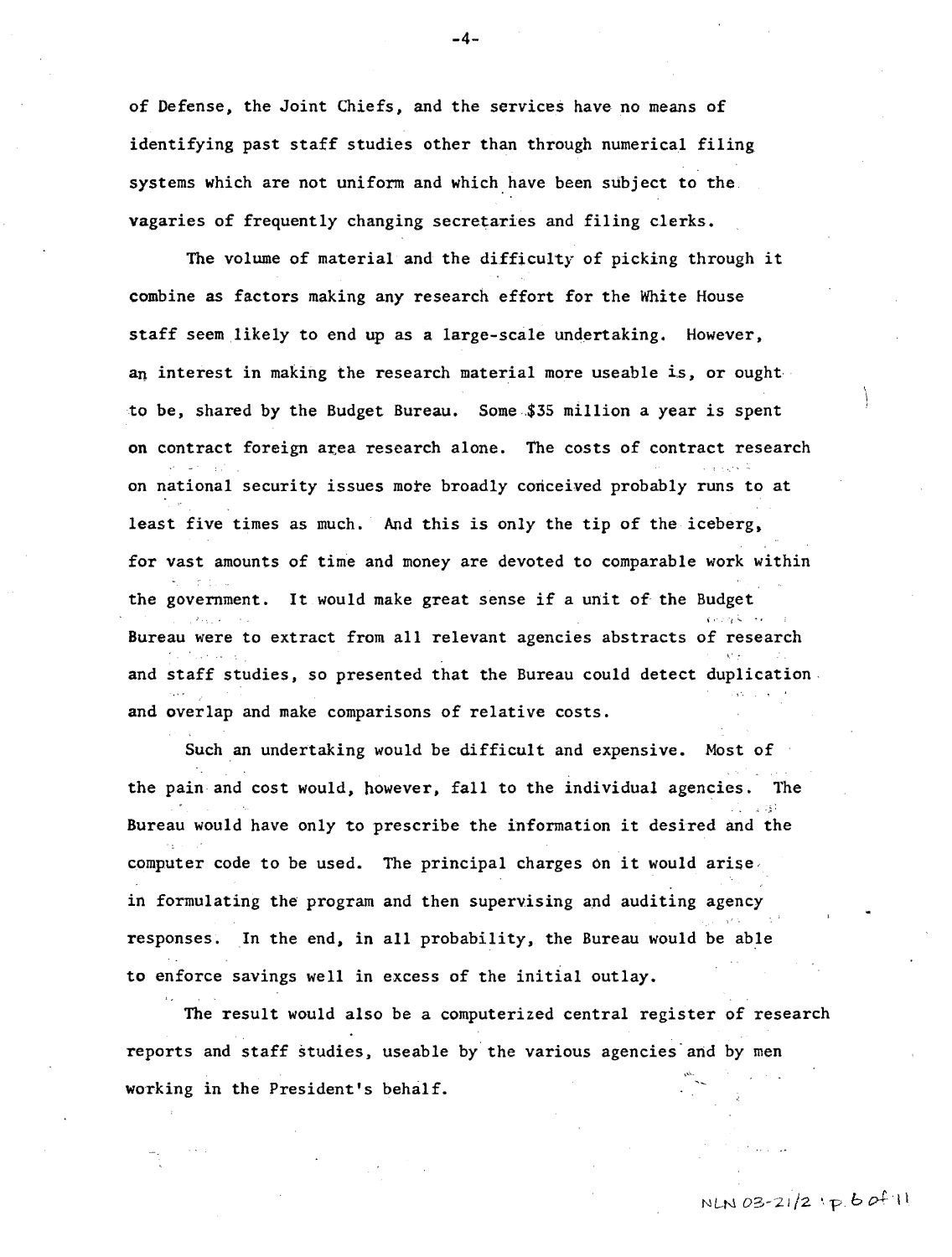While a Budget Bureau research-analysis effort would not in itself provide Presidents' assistants with background information, it would enable them to address that problem without having to contemplate recruitment of a large staff of specialized researchers -- an Executive Office INR -- to deal with their needs.

(b) White House Special Projects. Even without such a Budget Bureau effort, or before it yielded a useable central register, the President's assistants could begin to deal with their problem on an ad hoc basis.

A few issues likely to arise in the national security area are evident now -- a project for a new Bretton Woods conference; a crisis over Berlin; a new Middle Eastern conflict; Communist insurgency in Libya or Thailand; revision of the Japanese security treaty; chaos in Haiti; an anti-American uprising in Panama or an anti-Castro uprising in Cuba; a budgetary battle concerning anti-missile systems, the Advanced Manned Strategic Aircraft, and carrier and amphibious capabilities. If the President's assistants were to make judgments now about those issues on which they would most probably want background information six months or more in the future, they could commission studies on the history of those issues.

One possibility would be to ask for their preparation by CIA or State. Another would be to parcel out assignments among agencies, asking INR to prepare one, WSEG to prepare another, and so on. Either approach might, however, yield an agency-biassed product or at least an institutional product -- another staff study; and in either case the President's

NLN *C0-;1..1/2:* 17 7ot- II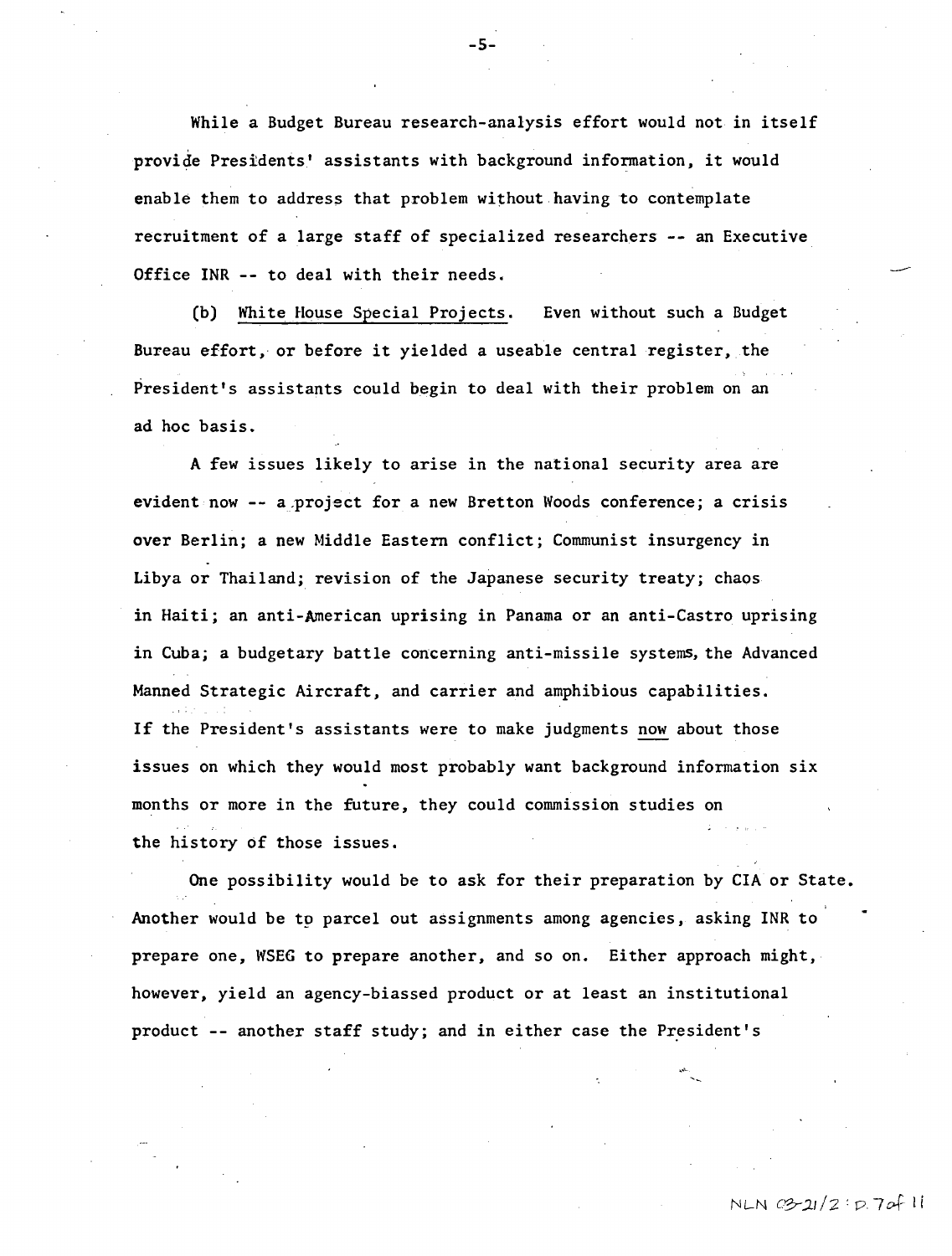assistants and their staff would be turning for information with which to evaluate agency recommendations to men representing agencies with interests at stake. On the whole, it would seem preferable for the President's assistants to commission studies from individuals rather than from organizations.

Some separate organization would have to be established, perhaps under a label such as "White House Special Projects" or Executive Office Special Studies," but it could be housed in any guarded facility anywhere in Washington. The materials to be used by its members are scattered all over the capital. Very few are located in the White House or EOB. Any individual members currently within the government could remain on the rolls of their agencies and simply be on temporary assignment with the NSC. In most cases, their salaries could continue to be carried on agency budgets. Any commissioned from outside the government would probably have to be designated as consultants to the NSC or perhaps the Budget Bureau. In some cases, possibly, the necessary arrangements could be made through RAND's Washington branch, IDA, or I some other contract research organization.

The number of individuals commissioned would, of course, depend on the number of issues on which the President's assistants wanted research. The qualifications required of each would depend on what these issues were. In general, the type of person desired would be not a policy-analyst but an analyst of evidence -- a historian, a historically-oriented political scientist or economist, or a lawyer with some research experience. Each

-6-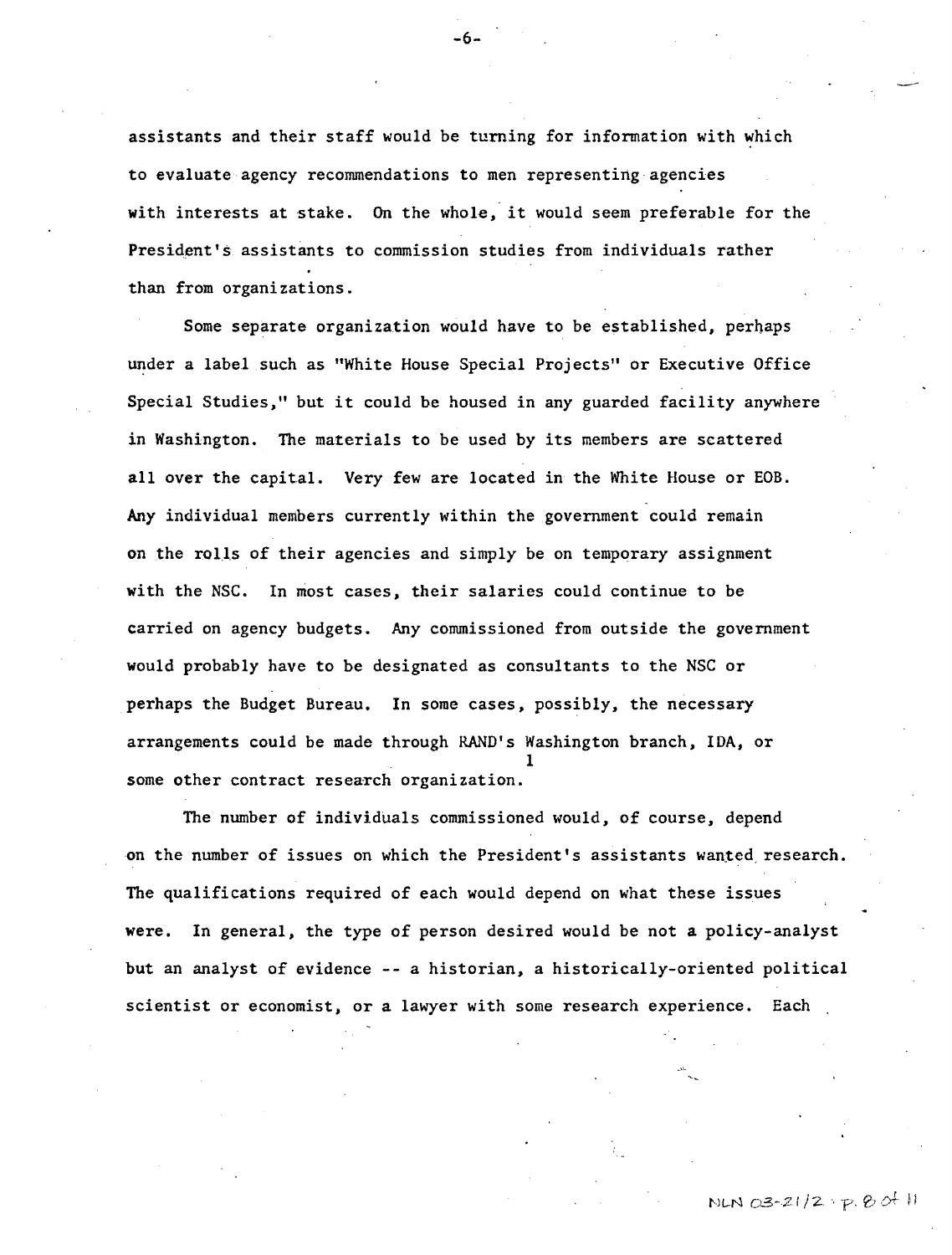should be capable of rapid, sustained work, and each should be imaginative and articulate enough to respond precisely to oral questioning. At least at the outset, anyone commissioned to undertake a special project 2 should already know his way around some part of the executive labyrinth.

-7-

The assignment given each would be to master the background of a ~given.problem. Each would have to have the whole panoply of clearances (including Q and Sl) and be equipped with a presidential letter , requesting access to all relevant files and cooperation from officials asked for interviews. Probably, though not necessarily, each individual should be asked to prepare a compact written narrative which could thereafter be used for reference by the NSC staff. At any time during the period of assignment, each individual should stand ready to provide oral or written information to members of that staff or perhaps even to the President's assistants or the President himself.

Special studies could be commissioned in small number and with no significant levy on the time of the President's assistants or the current NSC staff. Administrative arrangements could be made by the Executive Secretary of the NSC. (If the effort were broadened to inelude some domestic subjects, the Secretary to the Cabinet might be more appropriate.) The men engaged in these studies would not be. underfoot but would be on call when and if needed.

If one assumes a dozen researchers paid at super-grade levels, the salary cost would run to roughly \$300,000 a year. Six research assistants, four secretaries, and office major domo would cost another

NLN 03-21/2  $P.90f$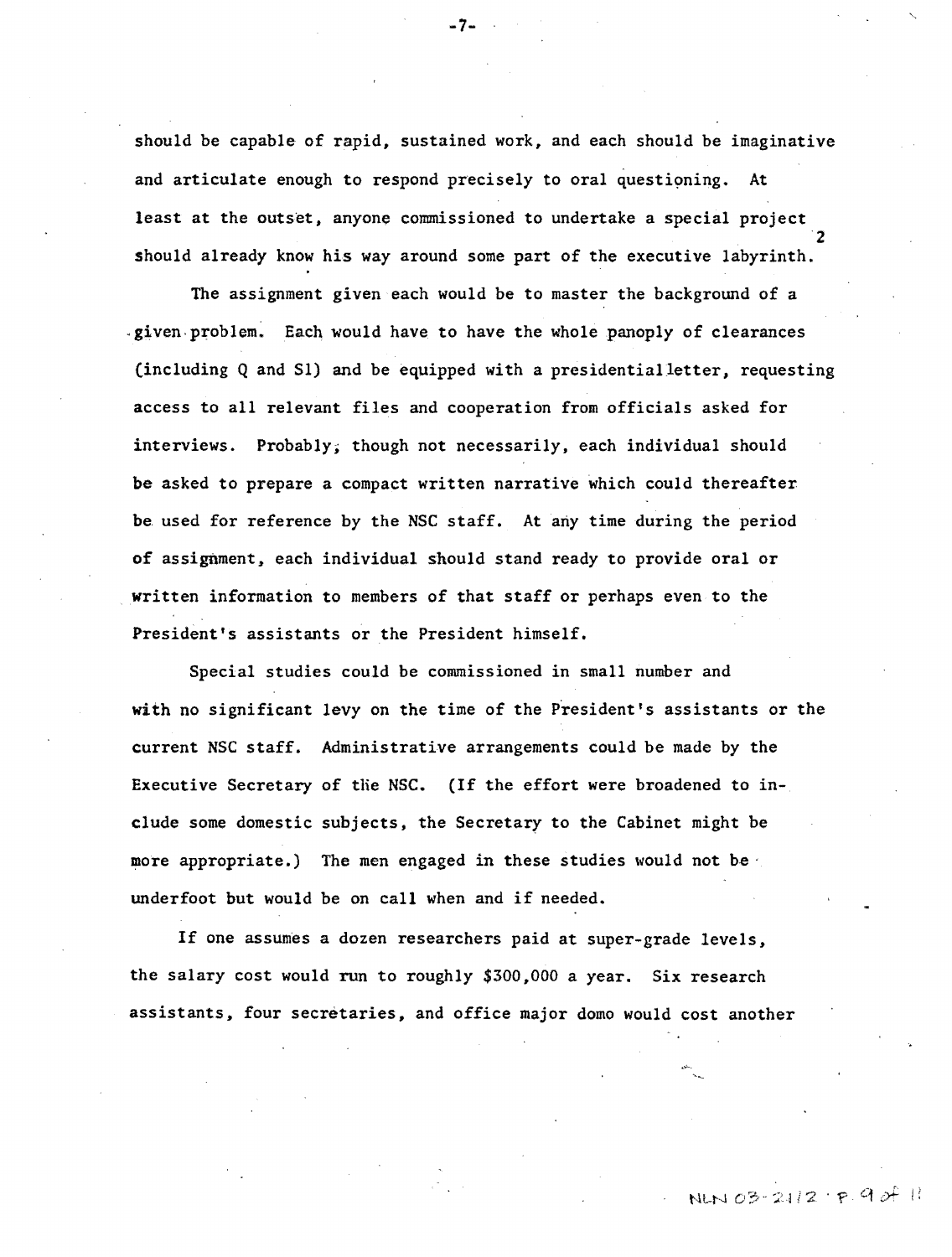\$90.000. Even with rental of space. provision of copying equipment. etc., total annual cost could probably be kept under \$500,000. Probably, the Budget Bureau could devise means of making the toll on the Executive Office budget considerably lower.

This would hardly be an insignificant expenditure. On the other hand, it could more than repay itself. Had such a facility been in existence during the Kennedy administration, Bundy and his Southeast Asian assistant, Forrestal, might have been given some better understanding of why it had seemed in the past unwise to field American troops in Vietnam. If so, the President might have been shown more 't reasons for being skeptical about the Taylor - Rostow recommendations. While there can be no guarantee that research initiated now would ever have pay-off for President Nixon and his assistants, even a small chance of its contributing to avoidance of a future mistake should justify its being initiated.

Ernest R. May

-8-